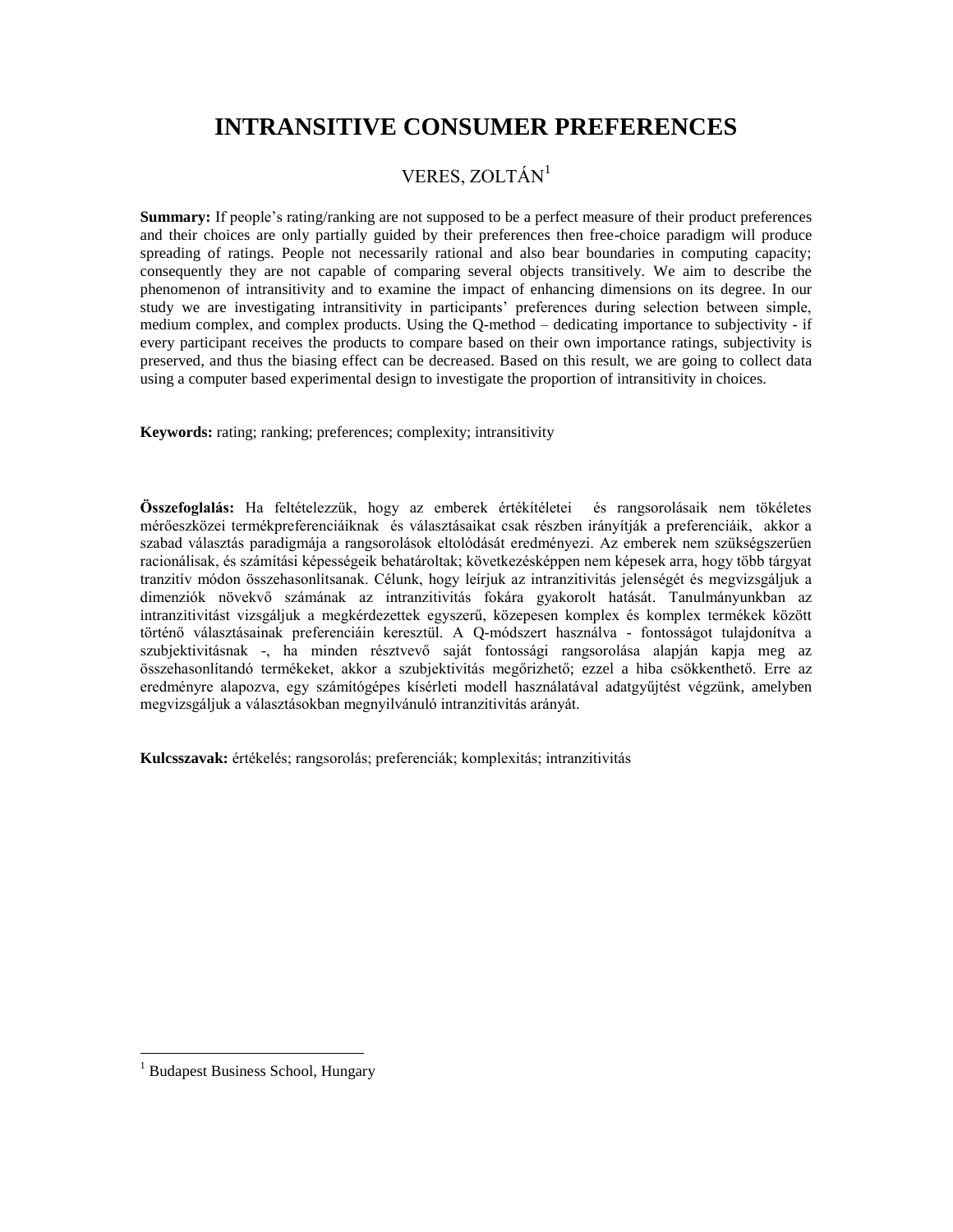#### **INTRODUCTION**

Since Brehm's (1956) initial free-choice experiment the free-choice paradigm (hence: FCP) is widely assumed to occur because decisions create cognitive dissonance. Cognitive dissonance is then reduced through rationalization. Contrary to Brehm, Chen and Risen (2010) have argued that all the cognitive dissonance studies have been subject to a methodological flaw due to the fact that they had implicitly supposed that preferences could be measured thoroughly. If people's rating/ranking (of product preferences) are not supposed to be a perfect measure of their preferences and their choices are only partially guided by their preferences then FCP will produce spreading of ratings, even if people's attitudes remain completely unchanged. According to Chen and Risen a reassessment is needed for FCP and for the conclusions drawn from it. All the results and discussions are based on a preconception: people are capable of evaluating things (product, choices, etc.) transitively, accordingly without contradictions in the procedure of evaluation or the act of decision. These circumstances only evoke in hypothetical situations. In reality, people not necessarily tend to be rational and also bear boundaries in computing capacity; consequently they are not capable of comparing several objects transitively. In the present study we aim to describe the phenomenon of intransitivity and to examine the impact of enhancing dimensions on its degree.

#### **COGNITIVE DISSONANCE IN CONSUMER BEHAVIOR THEORY**

According to Brehm (1956) the core of FCP is the situation to choose among more alternatives, which do not substantially vary in their attractively (household appliances in the experiment of Brehm (1956)). This phenomenon is usually studied in experiments by having subjects rate an enhanced number of options, and then the participants are faced to choose between two highly similar alternatives (of approximately similar utility). After the one's choice has been made, researchers have observed a decrease in the rating of the refused object and an increase in the rating of the chosen one (Brehm, 1956; Bendersky & Curhan 2009).

The cognitive psychologists have been also bound up in the cognitive dissonance reduction (Dias, Oda, Akiba, Arruda & Bruder, 2009). Their problem statement was whether this is a characteristic phenomenon in an intrinsic manner for human mind and information processing, or this is the result of motivational contradictions. Dias et al (2009) argue that cognitive dissonance reduction is incorrectly thought of as a phenomenon of motivation, as recent results suggest that it is a process typical of the functioning of human mind in an inherent way. They proved this assumption by the findings that cognitive dissonance is present even in the absence of any stimuli in the system, moreover it works unconsciously.

A human tendency toward harmony (avoiding the affective argumentation of motivation), and to reduce contradictions in opinion, intransitive attitudes in decision, is leading to biases raise the question whether spreading in free choice paradigm can be explained by the theory of dissonance reduction at all? The limited mental computational capacity on its own leads the system to use heuristics (Eysenck & Keane, 2000) that incorporate biases. The question is that how large is the biasing effect, and what function describes its growth and change? We aim to answer this question using product attributes that participants rank as less important. Despite the low subjective importance of some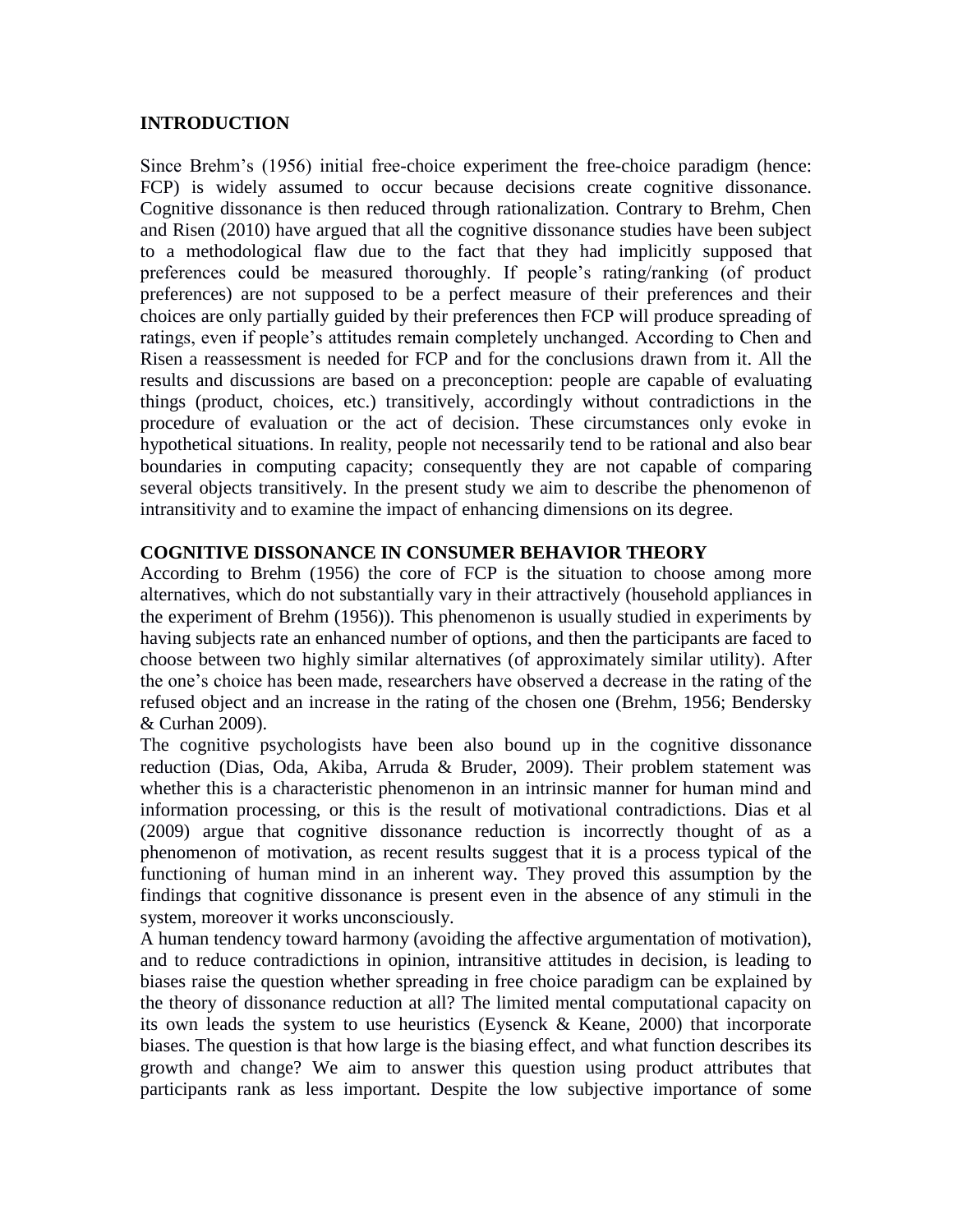attributes, these features are present as differences of product realizations, and they could have an effect on decision. More than 40 years after Rosenthal's critics on experimenter bias, Chen and Risen (2010) raise methodological and mathematical arguments against the dissonance reduction in FCP detailed in the next section. This can lead to serious questions about FCP, dissonance reduction, and their application in marketing research.

In the paper by Chen and Risen (2010) it is supposed that if people's ratings/rankings are an imperfect measure of their *underlying preferences* and their choices are at least partially guided by their preferences, than their choice will measure positive change in spread, even if people's preferences remain perfectly stable.

The most important remarks on the Chen-Risen's model-scheme are as follows: 1) The *underlying preferences* are only theoretically existing (virtual) measures while the variables of the three stages of the FCP, i.e. the *rating-choice-rating* are present in the experiment. Therefore, unambiguous definitions are set concerning the elements and variables of the three stages while the *underlying preferences* leave room for interpretation. 2) The *underlying preferences* in their model are transitive. 3) There is an implicitly transitive ranking in stages 1 and 3 but this does not necessarily imply that participants' "guiding" (*underlying*) *preference* must be transitive as well. 4) According to the theory of the multi-criteria decision making we have good reasons to suppose that if the derivation of the system of *underlying preferences* is presented in such a way that each pair among 10-15 items are qualified as "better-worse" on the basis of some conflicting criterions, *underlying preferences* resulting in the vast majority of cases in these situations will necessarily be non-transitive.

Tarján and Veres (2012) investigated whether choices effect or reflect the underlying preferences for a much broader class of preferences i.e. also for the non-*transitive underlying preferences* (in this paper we will refer to them as *underlying preferences*) beside the *transitive underlying preference* notion used by Chen-Risen. They proved (in support of the more general *underlying preference* concept), that participants need not necessarily change their *underlying preferences* after the choice of FCP stage 2 so that a positive change in spread would finally happen. However the advantage of the evidence for the wider class than Chen-Risen stated may be that it is able to prove the same statement supposing less and to do it in a simpler way (parsimony). Tarján and Veres (2012) offer a possible alternative for those who are unwilling to accept some of Chen and Risen's (2010) assumptions. They have shown for *transitive underlying preferences* (i.e. for the narrow sense definition of preferences) that the positive spreading really proves to exist with a magnitude 5~10-times smaller than Chen and Risen have supposed it.

#### **MATHEMATICAL ASSUMPTIONS**

First of all, it is supposed that for all pairs of the (finite) set of products, to be investigated, the relation "better-worse evaluated" can or is to be applied. If the number of products is *n*, then on the set of products, in principle, exactly  $2^{n(n-1)/2}$  distinct relations ( $>$ ) can be given since an *n* element set has got  $n(n-1)/2$  distinct pairs and each pair can be judged in two ways because one can judge each of the pair to be better than the other ("indifferent" or "cannot be judged" answers are not permitted). If we assume that the relations (>) are transitive (which is called consistent, as well) i.e. for any triplet *A*, *B*, *C* of the set of *n* products "*A* is better than *B*" and "*B* is better than *C*" implies that "*A* is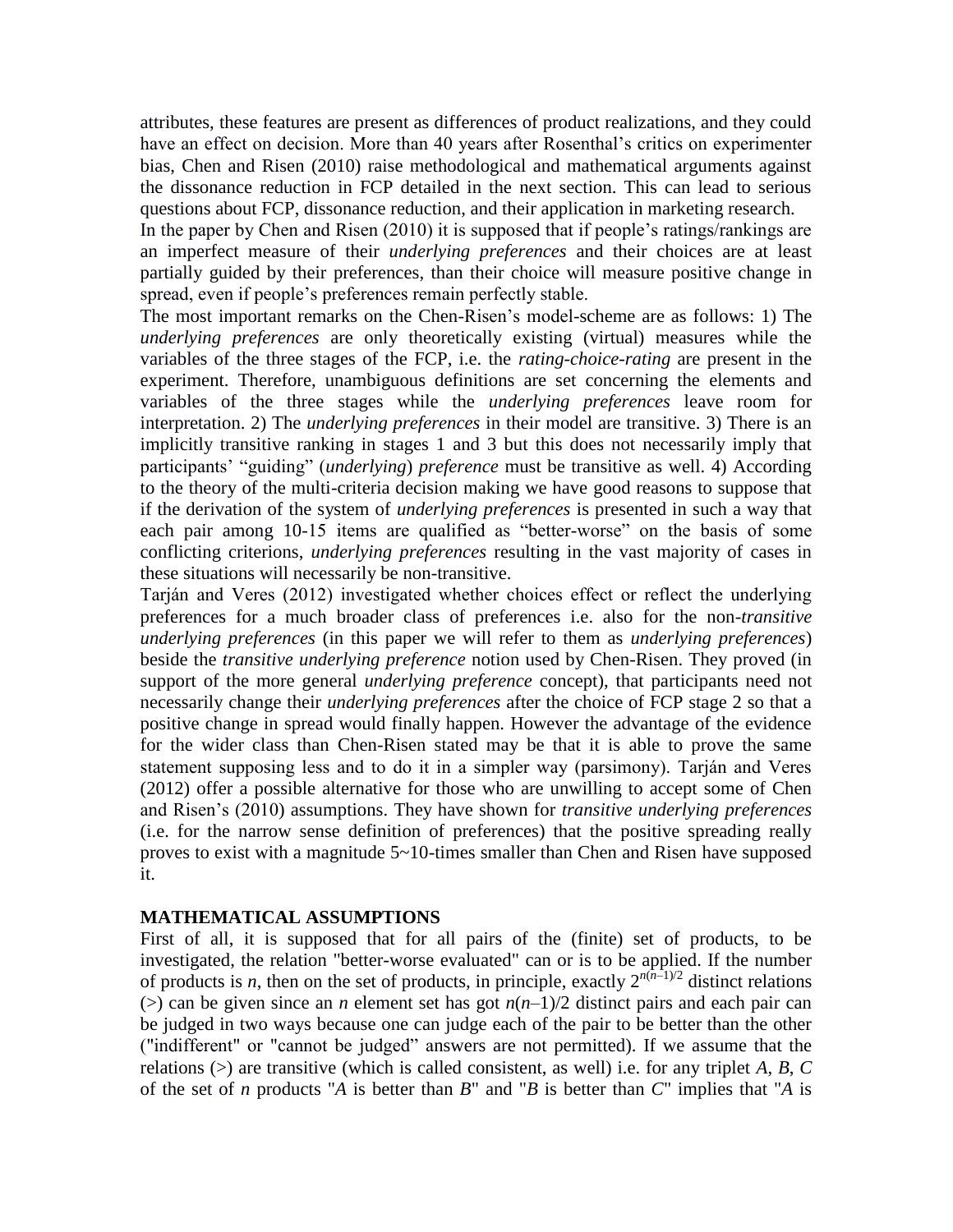better than *C*" (A > B & B > C  $\Box$  A > C), the total number of distinct relations is much smaller: *n*! The proportion of the number of the transitive relations compared to total (transitive + intransitive relations) is  $n!/2^{n(n-1)/2}$ , which quickly decreases as *n* increases. The transitivity assumption is only relevant if the elements of product pairs are considered to be superior or inferior only by one product attribute (or more, but harmonious and consistent to each other). For example: suppose John prefers (*A*), a Ferrari to (*B*), a Mercedes, in the dimension of superior elegance, and (*B*) to (*C*), a Buick, in the same dimension, but *C* to *A* in a different dimension: durability. Of course, such an empirical finding would be inconsistent with the above transitivity axiom. (Since here *A > B* & *B* > *C* & *C > A* holds.) (see e.g. Hodgson, 2001). Nevertheless - because of the limited mental capacity - smaller number of products and attributes to take into account leads to a more conscious and reliable decision.

The example above shows that regarding transitivity the gap is situated between one and several product attributes, and furthermore we show that regarding product numbers the jump is between categories of two and three candidates. Namely pair wise comparison of products (when product number is between 10-15) is not an easy task for the human mind even if there are only few and well defined attributes. Regarding transitivity all the product-triplets should be classified under three categories: "best-medium-worst" in order to be able to exclude 3-length cycles from the relation (>). This categorization must be carried out for just  $n(n-1)(n-2)/6$  product-triplets. Exclusion of 3-length cycles suffices, (see e.g. Chartrand, Lesniak & Zhang,  $(2011, p. 157)$ : "A tournament is transitive if and only if it is acyclic") since all cycles longer than three in the relation (>) necessarily contains a 3-length cycle as well and thus had already been excluded. The aforementioned example shows that there is a jump between 2 and 3 products.

Intransitivity under majority rule (Flood, 1980) can be applied first to 3 product attributes. Stating it otherwise, in the case of 3 different transitive orders of *n* products the individual makes the decision that *A* is better than *B* if in at least two cases of the three transitive product orders *A* proves to be better than *B*. The question is: what is the proportion of transitive relations compared to the total (transitive  $+$  intransitives), under majority rule, in function of *n*?

The results of our calculations are summarized in Table 1 and in Figure 1, from  $n = 3$  to 10 products (see horizontal axis). On the lower curve one can find the ratio of the intransitive outcomes (under majority rule) as compared to the theoretically possible total, while the upper curve refers to the proportion of the intransitive relations as compared to the total. In other words the lower curve is the probability that the transitive orders of 3 attributes may result in an intransitive order under majority rule while the upper curve shows the probability of an intransitive tournament. Our *a priori* hypothesis is that the frequency of consumer choice is approximately equal to the lower curve.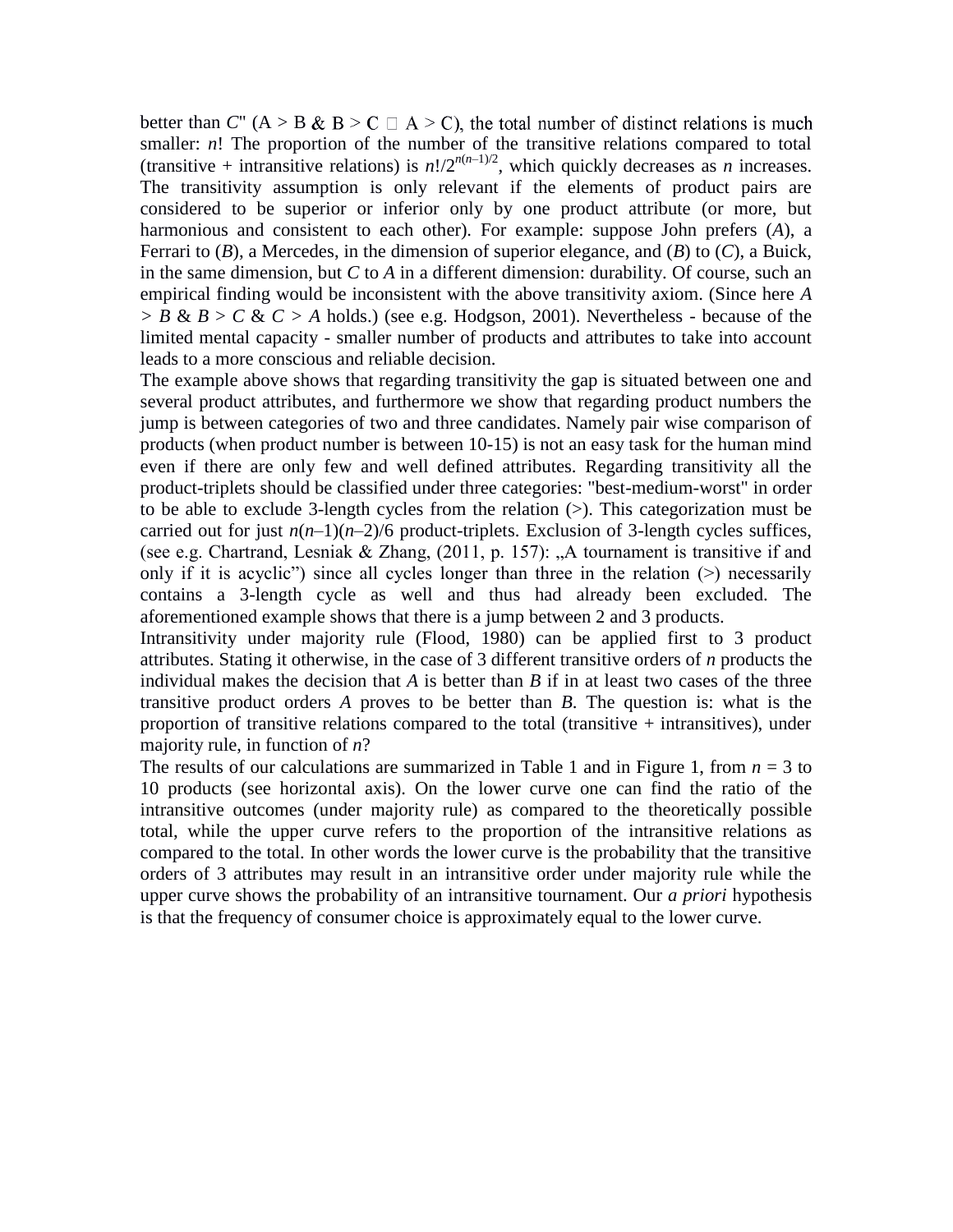

*Figure 1:* The results of our calculations

*Source: Own compilation*

*Table 1:* The results of our calculations

| $\boldsymbol{n}$                                   |       |       |       |       |       |       |       |       |
|----------------------------------------------------|-------|-------|-------|-------|-------|-------|-------|-------|
| Intransitive MR3 0,056                             |       | 0,170 | 0,324 | 0,490 | 0,643 | 0,760 | 0,860 | 0,911 |
| <b>Intransitive/Total</b><br>$(1-n!/2^{n(n-1)/2})$ | 0,250 | 0,625 | 0,883 | 0,978 | 0,998 | 1,000 | 1,000 | 1,000 |

*Source: Own compilation*

# **A MARKETING SCIENCE PERSPECTIVE**

Following the simplified microeconomic preference model marketing science and especially corporate marketing practice accept the more comfortable transitivity premise. Consumer preferences are defined as the subjective tastes, as measured by utility, of various bundles of goods. They permit the consumer to rank these bundles of goods according to the levels of utility they give the consumer. In other words, the consumer has different preferences over the different combinations of goods defined by the set of commodity bundles. A latent assumption about the consumer's preferences is consistency in rankings, i.e. transitivity. Nevertheless, transitivity stereotype became deeply rooted in the industrialized market research as well. Companies routinely test the market to find out what customers like and dislike about their products and competitors' product. This is outsourced to a market research firm. After gathering information, the next step for the company is to determine what it means. Analysis of the information may lead the company to change the formula, packaging, color, size or some other feature of the product.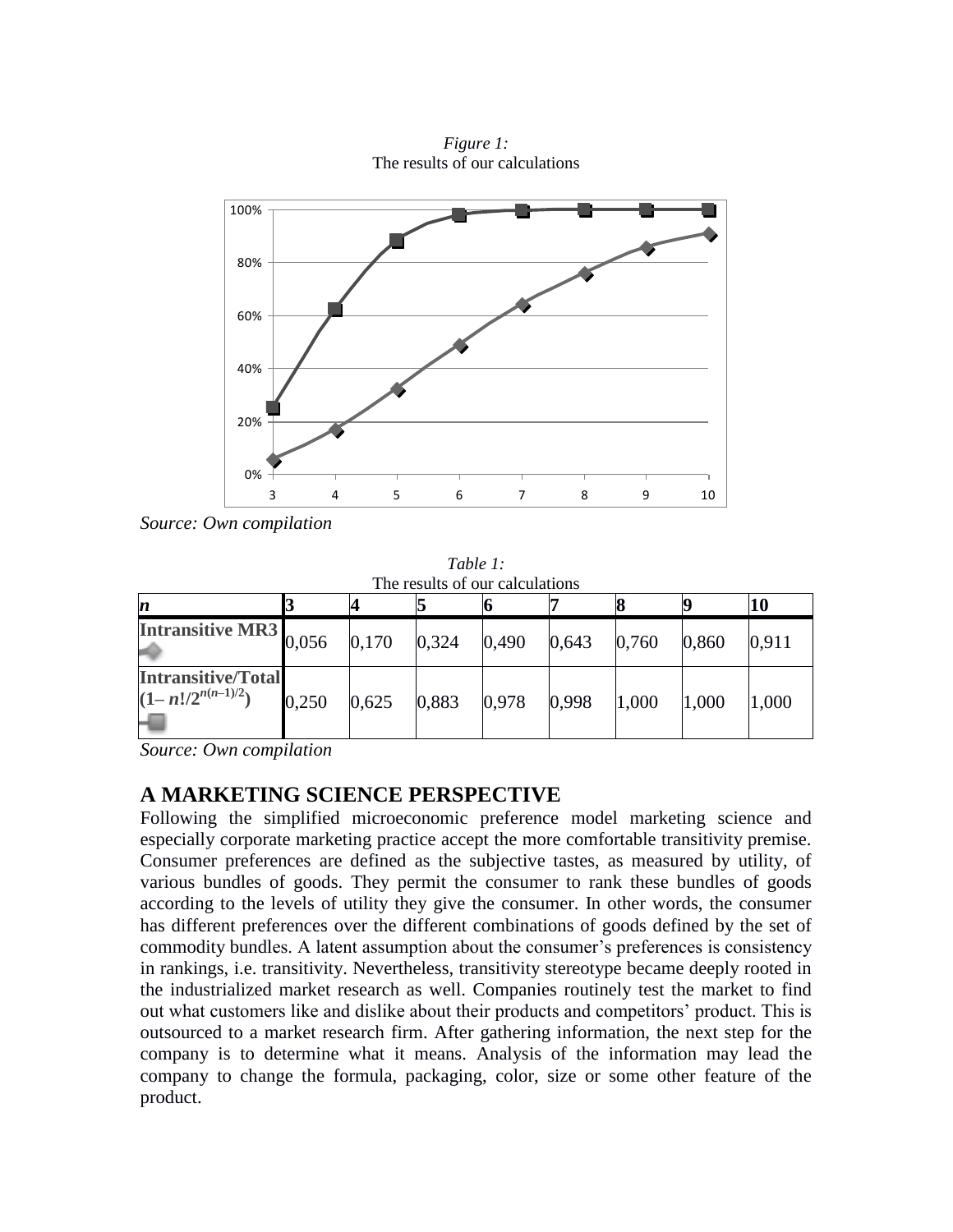It must be realized that automatic assumption of transitivity can be range among such mental stereotypes as e.g. repurchase willingness of satisfied customers or the natural development of firms' orientation from manufacturing to marketing (Brown, 1995; Reinoso, 2011). Such a simplification can be understood if we think of the daily decision pressure at management level. Without easily applicable rules of thumb the operation of the firm could be paralyzed. Some techniques estimate consumer preference functions by representing "consumer utility" as a function of the product's attribute levels. Such techniques are useful in the product design because they indicate the relative effects of changes in the attributes of that product. Conjoint analysis is an effective technique to measure ordinal preference functions, and this method has been considered for long time as a research mass-product establishing numerous managerial decisions. Traditional technique of conjoint analysis has been quite successful in marketing, but its application can be improved. If for example it were extended by the use of intensity measures for preference, it would be possible to gather more information per question. And naturally a more subtle approach to intransitivity could be another chance for improvement. As regards the methodological development in such directions only sporadic attempts can be found until now in the marketing research literature (see e.g. Hauser & Shugan, 1980 or Bouyssou & Pirlot, 2002).

#### **RESEARCH AIMS**

In the present study we aim to investigate the probability of intransitive ratings on marketed subjects. From the perspective of marketing science this question is crucial: can we model the human as capable of rating/ranking transitively, or do we have to accept that human beings rating/ranking necessarily comprises a certain probability of intransitivity, and if yes, what is this probability? We examine the preference ratings of three product groups (on three levels of complexity).

## **HYPOTHESES**

Based on the summarized research literature, on our mathematical assumptions and on marketing practice we formulate three hypotheses.

At first (H1) in accordance with Hodgson's (2001) opinion, we suppose that intransitivity is rational. It is also part of human mental functioning, like the heuristics in decision making (see Eysenck & Keane, 2000). Thus we expect to find intransitive preference rankings or ratings in the result data of our study.

Concerning our second hypothesis (H2) we suppose, that rating and ranking is inherently intransitive by nature. Although, there are some deviations from this default setting of intransitivity in special cases. Thus we aim to turn around the way of thinking about intransitivity. The aforementioned special cases, where natural intransitivity does not appear are the situations where (1) there is a dominant dimension in rating/ranking (which guides or dominates the decision), and when (2) the rating or ranking is very simple. We suppose that natural intransitivity is not limited to products, but it is valid for any object in general that can be described by attributes.

And finally the third hypothesis (H3) concerns the link between the complexity of an object and the probability of intransitivity when rating/ranking it. The more complex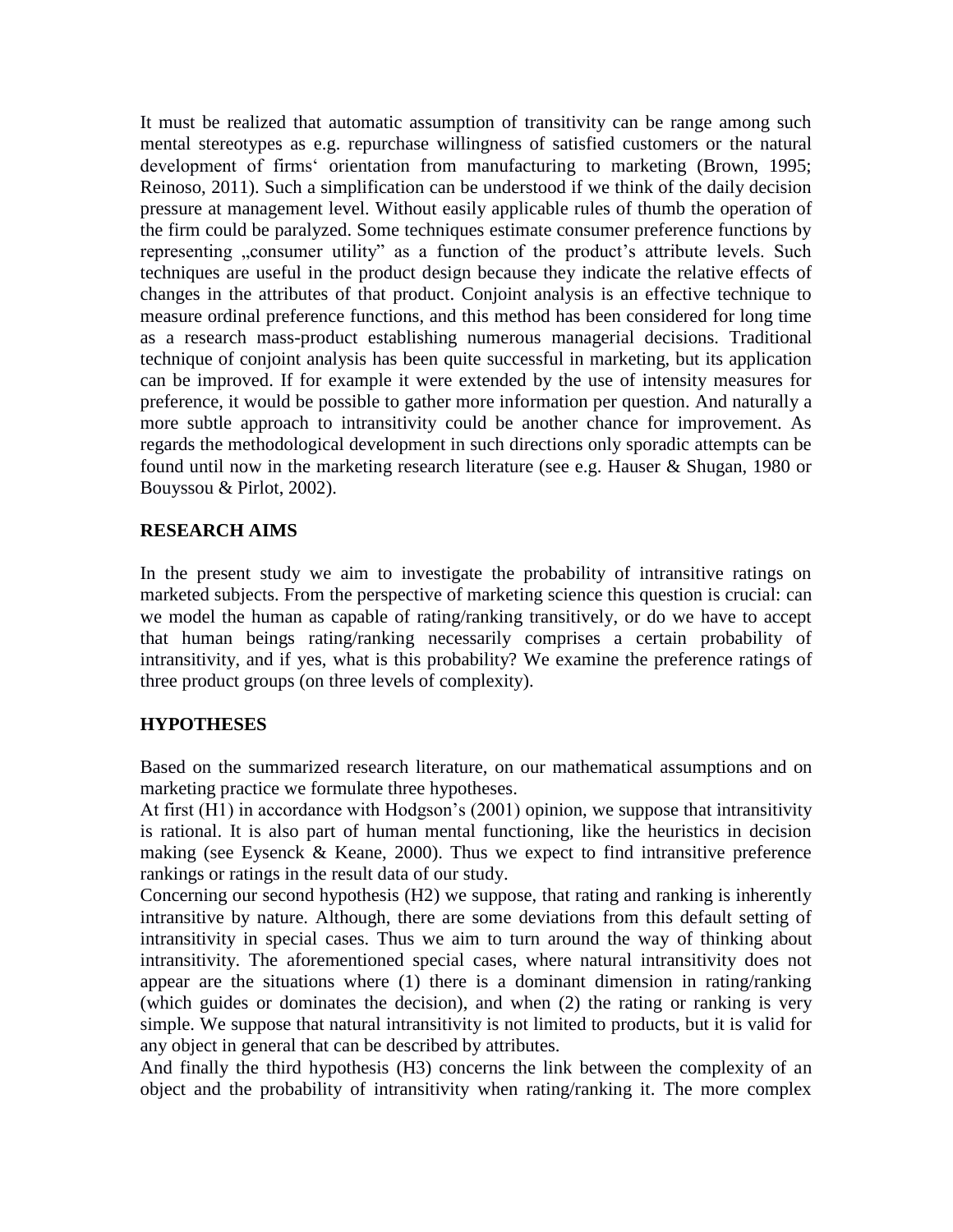(described by more attribute dimensions) an object is (a product in our case), the higher is the probability that one will produce intransitive ratings/ranking (comparing different realizations of the product in our case). We assume, according to the work of Festinger (1957) and FCP studies (Brehm, 1956; Chen & Risen, 2010), that *less important attribute dimensions* (causing more similarly perceived product realizations) play a role in enhancement of intransitive preferences. There is always some proportion of intransitive ratings/rankings of a decision, but presenting less important attributes we expect to observe intransitivity with higher probability.

## **METHOD**

In our experimental study we are investigating intransitivity occurring in participants' preferences during selection between simple, medium complex, and complex products. In the phase of preliminary data collection, our sample consists of 200 participants (balanced by age) recruited from a business school and a technical university.

#### **MATERIAL**

The material consists of three product groups, of three levels of complexity. Levels of complexity are operationalized in the number of attribute dimensions (see in Table 2). The realizations of these product groups are regularly consumed or owned by the participants in the experimental group. The "simple product" group contains everyday bakery products that bear 4 attribute dimensions. The medium complex product group contains fruit yoghurts, bearing 7 attribute dimensions (selected based on the results of Hlédik, Hámornik & Lógó (2011)). Finally the complex product group contained mobile phones, with 11 attribute dimensions.

| <b>Product group</b>        | <b>Attribute dimension</b> | <b>Examples</b> of <b>Attribute</b> |  |  |
|-----------------------------|----------------------------|-------------------------------------|--|--|
|                             |                            | values / realizations               |  |  |
| Everyday bakery product     | material<br>Raw<br>(main   | Water&flour, milk&flour,            |  |  |
| (simple)                    | ingredient)                | whole-bread                         |  |  |
|                             | Shape                      | Round, longish                      |  |  |
|                             | Flavor                     | Plain, cheesy, salty                |  |  |
|                             | Mode of production         | Mass produces,<br>house-            |  |  |
|                             |                            | made-like, hand made                |  |  |
| Fruit<br>(medium<br>yoghurt | Flavor                     | Strawberry, forest fruits,          |  |  |
| complex)                    |                            | peach                               |  |  |
|                             | Fat %                      | $0,01\%, 1,5\%, 3,7\%$              |  |  |
|                             | Taste experience           | Creamy, light                       |  |  |
|                             | Consistence                | Fruit flavored, contains            |  |  |
|                             |                            | fruit pieces, contains              |  |  |
|                             |                            | cereals                             |  |  |
|                             | Healthiness                | Bio, probiotic                      |  |  |
|                             | Mode of production         | International brand's mass          |  |  |
|                             |                            | products, local brand's             |  |  |
|                             |                            | product, hand made                  |  |  |

*Table 2:*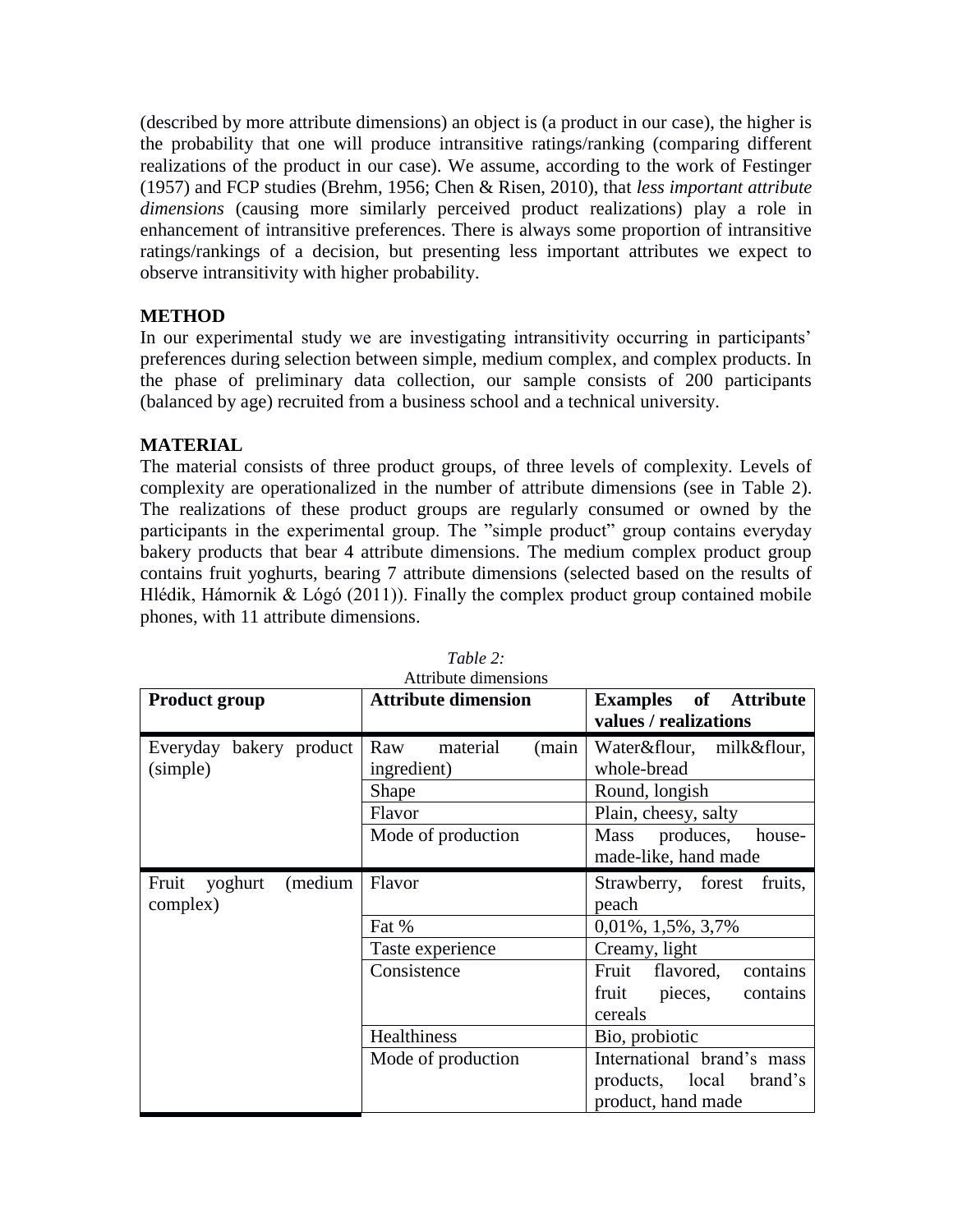| <b>Product group</b>    | <b>Attribute dimension</b> | <b>Examples</b> of <b>Attribute</b><br>values / realizations |  |  |
|-------------------------|----------------------------|--------------------------------------------------------------|--|--|
|                         | <b>Brand</b>               | Danone, Jogobella, Cserpes                                   |  |  |
| Mobile phones (complex) | Shape                      | Classic, flip,<br>slide,<br>touchscreen                      |  |  |
|                         | <b>Brand</b>               | Apple, Samsung, Nokia                                        |  |  |
|                         | Thickness                  | Thin, medium, thick                                          |  |  |
|                         | Color                      | Metal, black, vivid color                                    |  |  |
|                         | Style                      | Fancy, simple, elegant                                       |  |  |
|                         | Usage                      | Simple, multifunctional,                                     |  |  |
|                         |                            | easy-to-use                                                  |  |  |
|                         | Camera                     | Under $2$ MP, $2$ to $3$ MP,                                 |  |  |
|                         |                            | above 3 MP                                                   |  |  |
|                         | User interface             | Classic<br>keyboard,                                         |  |  |
|                         |                            | QUERTY<br>keyboard,                                          |  |  |
|                         |                            | touchscreen only                                             |  |  |
|                         | Entertainment              | Radio, music player,<br>applications to download             |  |  |
|                         | Internet                   | None, WIFI, 3G                                               |  |  |
|                         | Connectivity               | USB, Bluetooth, Infra-port                                   |  |  |

*Source: Own compilation*

## **1 st Phase: Rating The Importance Of Attributes**

As we previously pointed out, to support the investigation of intransitivity, we decided to use less important attribute dimensions in pair wise decisions. Importance is a subjective label, which differs from person to person. The Q method was developed by Stephenson in the 1930's as an alternative research method that aims to preserve individual subjectivity, but also measures subjectivity in a quantitative way that is appropriate for statistical analysis (see Stephenson, 1953; Izsó & Horváth, 2006). This methodological approach gained importance in the past few years, as an alternative, as a correction of the widely used survey method, the R method, that blurs the subjectivity in order to spare quantitivity (see for example Danielson, 2009). In this research we only use a small methodological fragment of the Q method: the forced choice grid answer interface instead of a Likert scale attribute dimension rating scale. In Q method, the participants are obliged to use all the attribute dimensions (rate all), and they are forced to choose a fixed quantity for each level of importance. The number of attributes can be placed in a given importance level which approaches normal distribution (this appears on the grid of Figures 2, for the complex product). By this method we gain the same number of less important (middle level) attribute dimensions for all participants. The scale of importance ranges from highly important, through less important (in the middle level) to highly unimportant, in order to cover all the possible answers. To keep the individual information (reference level) for every participant, the attribute dimensions that the participant rated in the grid as less important (middle) give the attribute dimensions when comparing the product realizations pair wise in the next phase.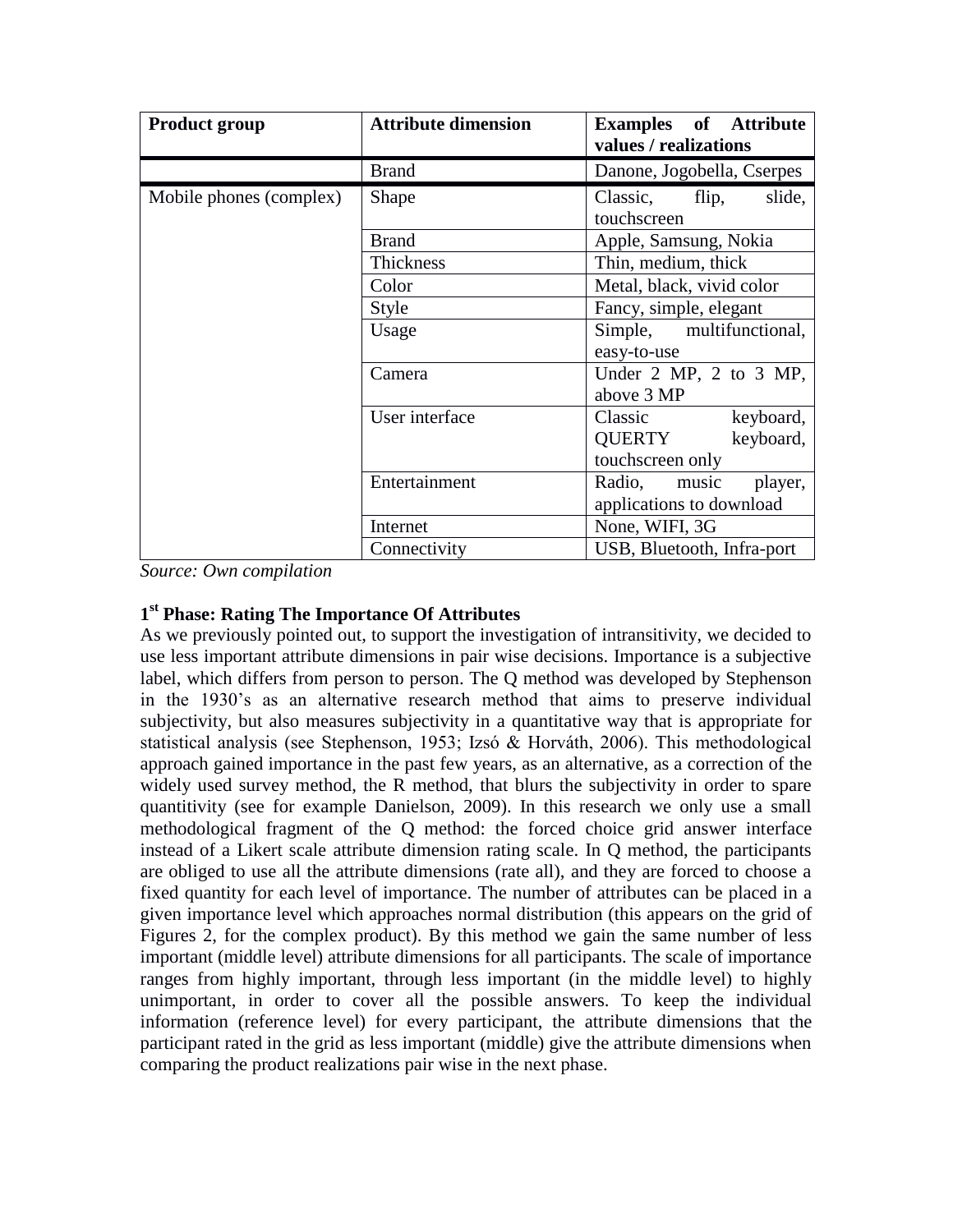

*Source: Own compilation*

## **2 nd Phase: Pair Wise Comparisons**

The participants' task is to make pair wise comparisons of preference between specific realizations of each product group. The product realizations that the participants receive for comparison differ in those attribute dimensions that they rated less important in phase 1 (middle in the grid). For the pair wise comparisons the participants are instructed to *"Choose the preferred one among the two presented! Imagine that you can win it as a prize, and imagine that price in indifferent, and equal in this case!"* The test terminates when the participant gives the first intransitive answer, or if the participant finishes comparing all possible pairs. In this phase, we count with the number of comparisons without intransitivity (the comparisons accomplished until the first intransitive reply) as a dependent variable. To analyze the effect of product complexity on intransitivity, we are going to use a one-way ANOVA design (with levels of simple, medium complex and complex product groups). Participants are blind to the aim of the experiment until the end of the procedure. The test lasts for maximum 20 minutes including debriefing. Participants complete the tasks on computers with built-in data collection in both phases.

#### **PRELIMINARY RESULTS AND CONCLUSIONS**

We conducted a pilot testing in order to underpin the usage of the forced choice grid selection method concerning attribute dimensions with 73 participants (students of a business school). We could have pretested the attribute dimensions on a large sample, then we could have built our study using the averages from the distribution of responses, choosing those dimensions that were selected by most of the participants. Contrarily, in the present study we dedicate more importance to subjectivity, thus we chose to use the forced choice grid from Q-method.

#### **Pilot Test Procedure and Results**

In the process of importance rating of attribute dimensions we used the grids described above. The participants received the task on paper and they had to fill the importance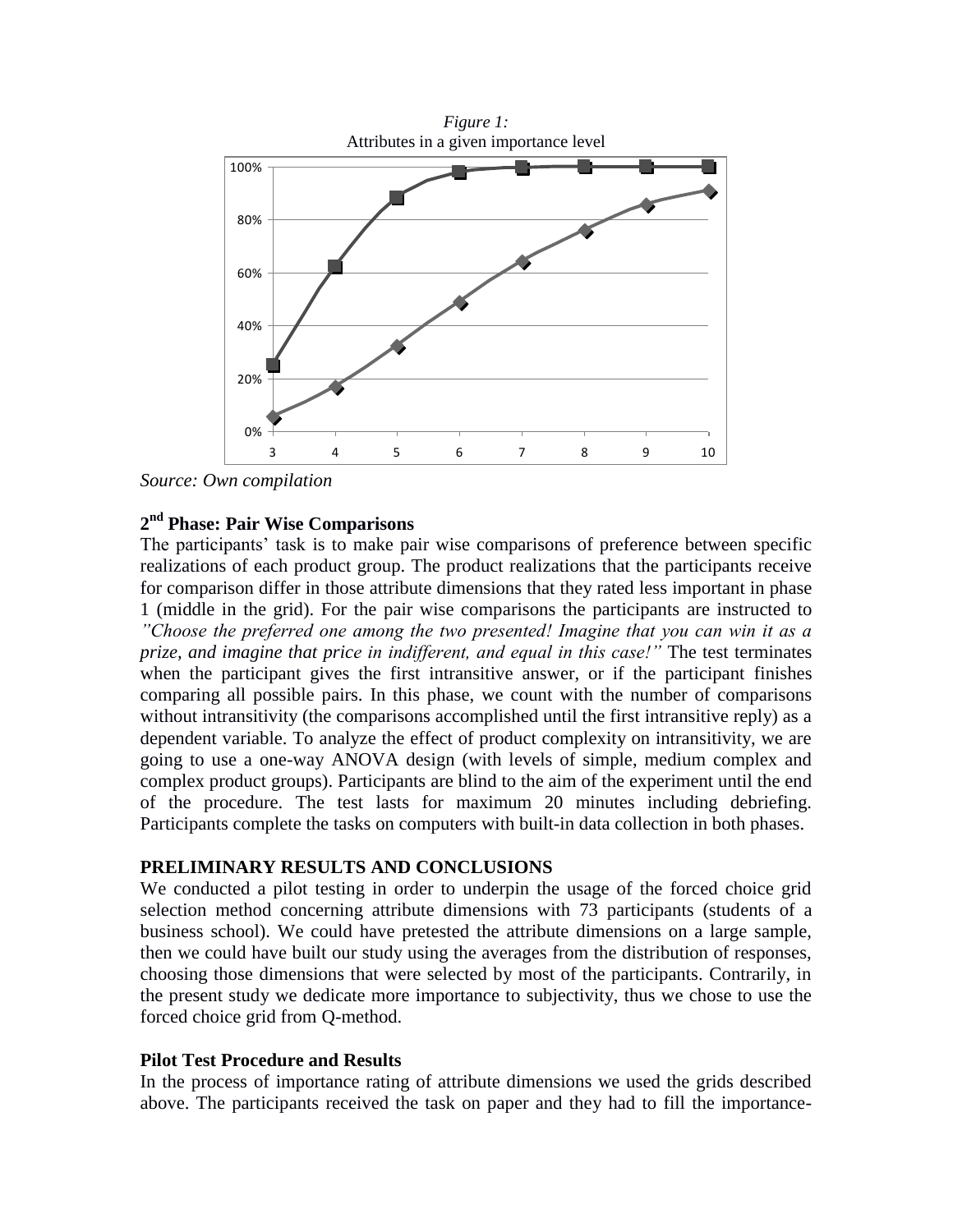grid with the letter symbols of the attribute dimensions listed in Table 2. This pilot test lasted for 15 minutes, than the participants received debriefing. We summed up the data for the middle column of the importance grid ("less important or indifferent"). If we had followed the logic of the R-method, we would have chosen the top 2 or 4 or 6 (respectively) attributes from each product group to use in the further research phases. By doing this, we would have neglected the responses of a high proportion of participants that can lead to artifacts in the following research steps. To illustrate this loss of subjectivity, Table 3 shows the percentages of responses agreeing with this maximumrule compared to the rest (do not meeting the rule, thus their responses are neglected).

| Table $3$ :<br>Percentages of responses |               |                          |                |         |  |  |
|-----------------------------------------|---------------|--------------------------|----------------|---------|--|--|
|                                         | <b>Simple</b> | <b>Medium</b><br>complex | <b>Complex</b> | Average |  |  |
| <b>Included %</b>                       | 69,12%        | 50,24%                   | 54,65%         | 58,00%  |  |  |
| Neglected $\%$                          | 30,88%        | 49,76%                   | 45,35%         | 42,00%  |  |  |

*Source: Own compilation*

According to these results, in average the 58% of individual responses would have been included, and 42% would have been neglected in the attributes' selection. By this, we would neglect the subjective value of 42% of the responses, thus it would highly contribute to biasing the future results.

Using the Q-method's logic, if every participant receives the products to compare in phase 2 based on their own (previous) importance ratings, subjectivity is thoroughly preserved, and thus the biasing effect can be decreased. Based on this preliminary result, we are going to carry on data collection by the method described above to investigate the proportion of intransitivity in choices.

## **FURTHER RESEARCH**

In this paper we present the preliminary results in the ongoing phase of our work. We are conducting experimental tasks reaching a wider sample of participants (approximately 200). Currently we are using a computer based experimental design including a webbased application, which performs the procedure detailed above (see Veres et al. 2012a; 2012b). By this, every participant has the personalized attribute set (that they rated less or medium important) for the pair wise comparisons.

An important limitation and a perspective to study in the future are the aspect of temporality and previous experience. We did not count with the participants' previous experiences concerning the used products. We have chosen widely known product groups, and attributes but thus we still found effects on transitivity-intransitivity ratings/rankings of previous experience, which we did not control for. Also the dimension of time is excluded from our experiment, but it would be interesting to investigate whether or not these probabilities are stable across time, or there are differences in stability that can be embraced by a function? We aim to control these two aspects in a further research.